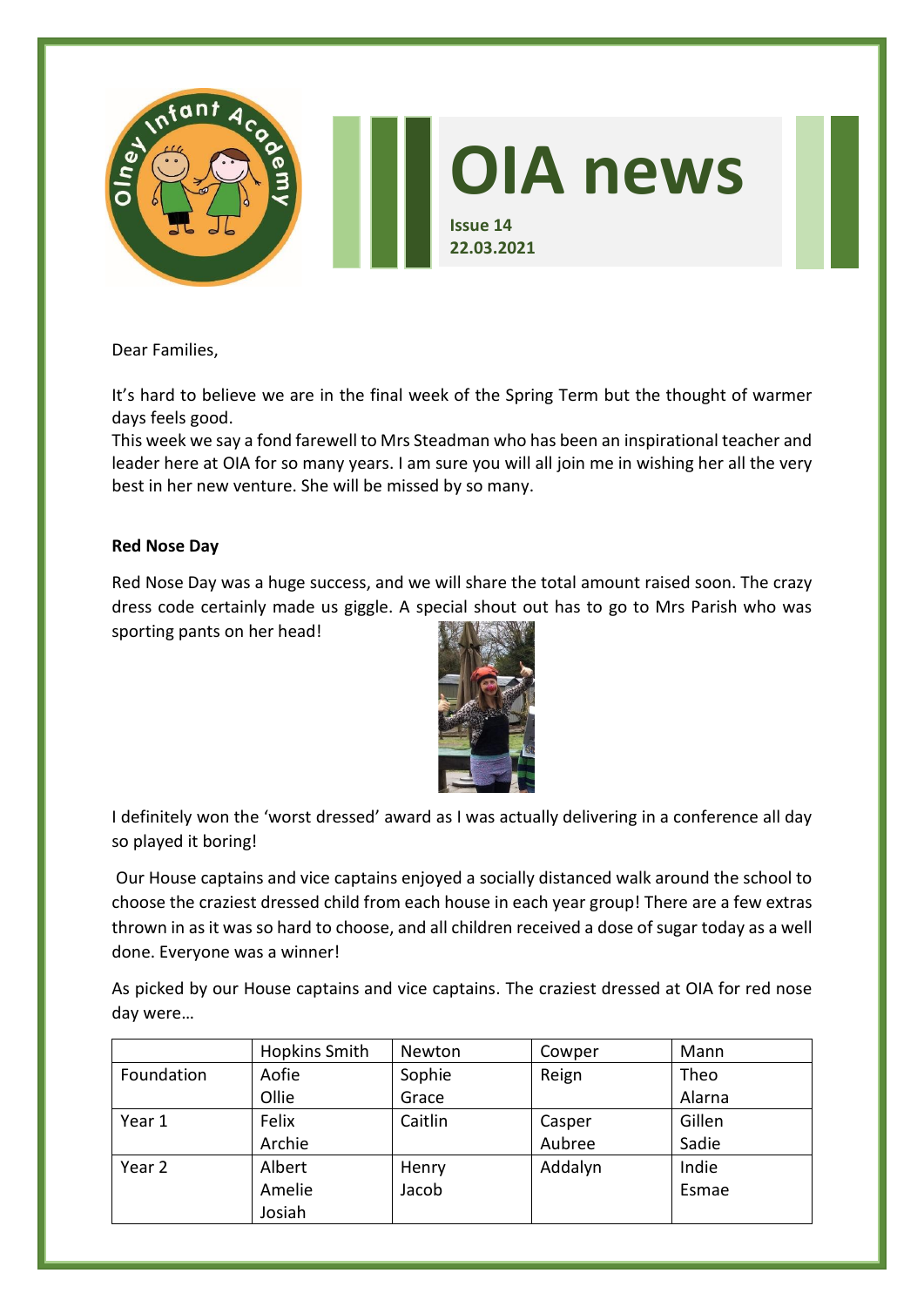## **Parents Evenings**

Parental consultations are being held this week on Tuesday 23<sup>rd</sup> (Elephants only) Wednesday 24<sup>th</sup> March and Thursday 25<sup>th</sup> for all other classes via Microsoft Teams.

We will be running the consultations direct from your child's Class Team and a meeting will be set up for the entire evening. You will simply join at your allocated time and the class teacher will admit you into the meeting. Meetings will be strictly kept to time slots, to ensure the evenings run smoothly and on time.

This meeting will give the teachers a chance to discuss how your child has settled back into school and to discuss next steps for them in their learning. There will not be a written record shared at this meeting.

### **School Term dates 2021-2022**

Last week it came to our attention that the term dates for Ousedale next year are different to the Milton Keynes Council published dates for February half term and Easter. As an Academy, and part of IfTL, our dates (and Olney Middle School) are set by the trust. We usually (like all Milton Keynes schools) are in line with Milton Keynes Council, however, it is important as a feeder school to follow the Secondary school, and as such we, in agreement with IFTL, have moved our dates to be in line with Ousedale. I appreciate that this, for the majority, may be a significant relief and for others, may cause a problem. Please don't worry about this if you think it may now cause a problem, we will happily work with you in the run up to February 2022. The dates are at the end of this newsletter

|                   | Star of the week | Work of the week | <b>Reader of the week</b> |
|-------------------|------------------|------------------|---------------------------|
| <b>Brown Bear</b> | Kurtis           | Nancy            | Hanna                     |
| <b>Panda Bear</b> | Leela            | Iden             | <b>Beth</b>               |
| <b>Polar Bear</b> | Isabelle         | Flossy           | Aoife                     |
| Elephant          | Samantha         | Jacob            | Lucas                     |
| Giraffe           | Niamh            | Zaki             | Ella                      |
| <b>Puffin</b>     | Jack             | Joseph           | Henry                     |
| Penguin           | Violet           | <b>Billy</b>     | Maddox                    |
| <b>Dolphin</b>    | Thea             | Indigo           | Thomas                    |

#### **Celebrating our STARS!**

Congratulations to you all.

Have a fabulous week,

**REFERENCE** 

Sarah Armitage